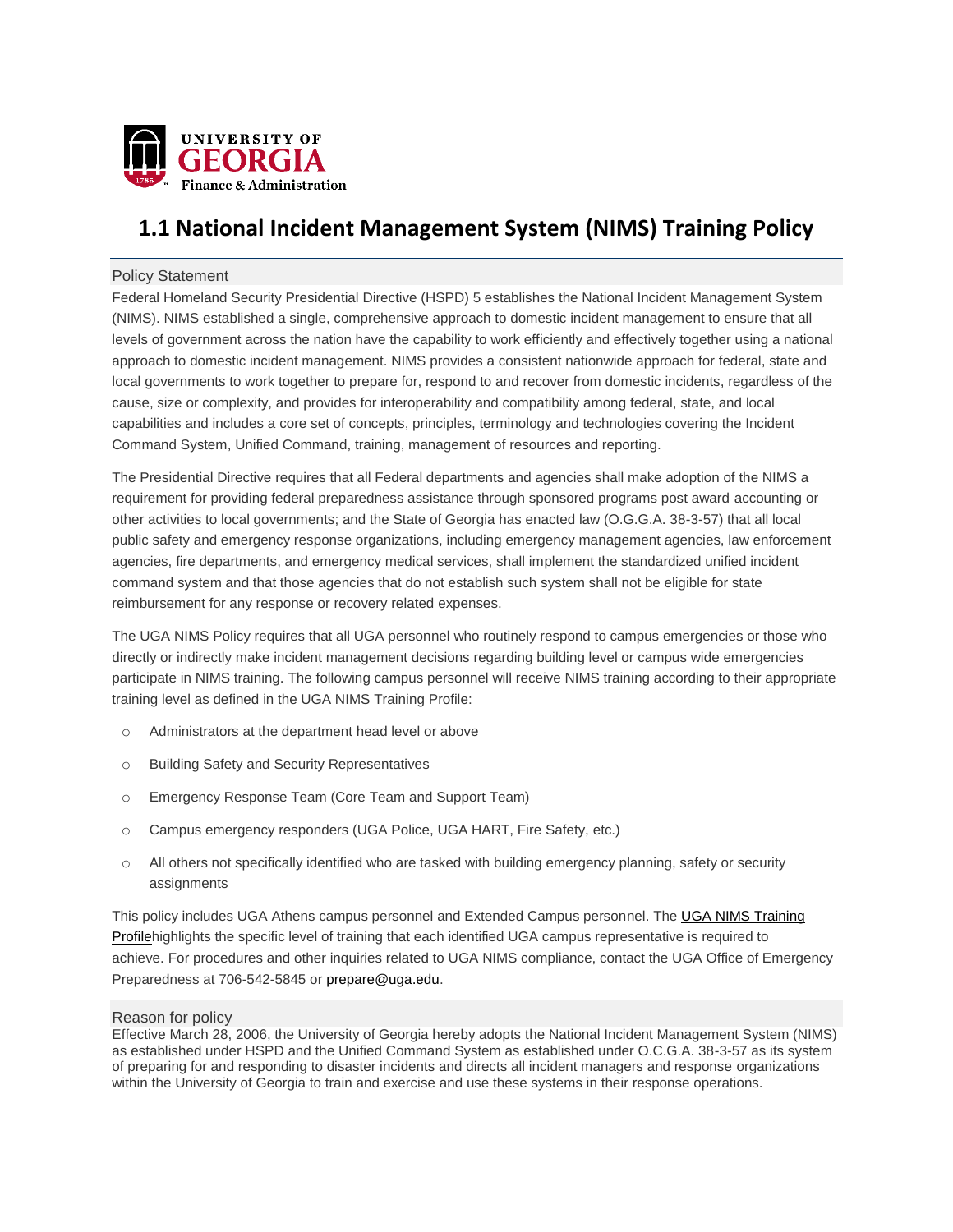Additional contacts The Office of Emergency Preparedness

Steve [Harris,](mailto:sharris@uga.edu) Director Hodgson Oil Building

286 Oconee St, Ste

200 S Athens, GA 30602

[www.prepare.uga.edu](http://www.prepare.uga.edu/) 706-542-5845

## Policy definitions

#### **Incident Commander (IC)**

The IC is the individual responsible for all incident activities, including the development of strategies and tactics and the ordering and the release of resources. The IC has overall authority and responsibility for conducting incident operations and is responsible for the management of all incident operations at the incident site.

## **Incident Command Post (ICP)**

An ICP is the field location at which the primary tactical-level, on-scene incident command functions are performed. The ICP may be collocated with the incident base or other incident facilities and is normally identified by a green rotating or flashing light.

## **Incident Command System (ICS)**

ICS is a standardized on-scene emergency management construct specifically designed to provide for the adoption of an integrated organizational structure that reflects the complexity and demands of single or multiple incidents, without being hindered by jurisdictional boundaries. ICS is the combination of facilities, equipment, personnel, procedures, and communications operating within a common organizational structure, designed to aid in the management of resources during incidents. It is used for all kinds of emergencies and is applicable to small, as well as large and complex, incidents. ICS is used by various jurisdictions and functional agencies, both public and private, to organize field-level incident management operations.

#### **National Incident Management System (NIMS)**

NIMS is a system mandated by HSPD-5 that provides a consistent nationwide approach for federal, state, local, and tribal governments; the private-sector, and nongovernmental organizations to work effectively and efficiently together to prepare for, respond to, and recover from, domestic incidents, regardless of cause, size, or complexity. To provide for interoperability and compatibility among federal, state, local, and tribal capabilities, the NIMS includes a core set of concepts, principles and terminology. HSPD-5 identifies these as the ICS; multiagency coordination systems; training; identification and management of resources (including systems for classifying types of resources); qualification and certification; and the collection, tracking and reporting of incident information and incident resources.

## **Office of Emergency Preparedness (OEP)**

The Office of Emergency Preparedness is responsible for homeland security initiatives and coordination of emergency management activities at UGA.

#### **Responsibilities**

Responsible University Senior Administrator: Vice President for Finance and Administration

Responsible University Administrator: Senior Associate Vice President for Finance and Administration

Policy Owner: Office of Emergency [Preparedness](mailto:prepare@uga.edu)